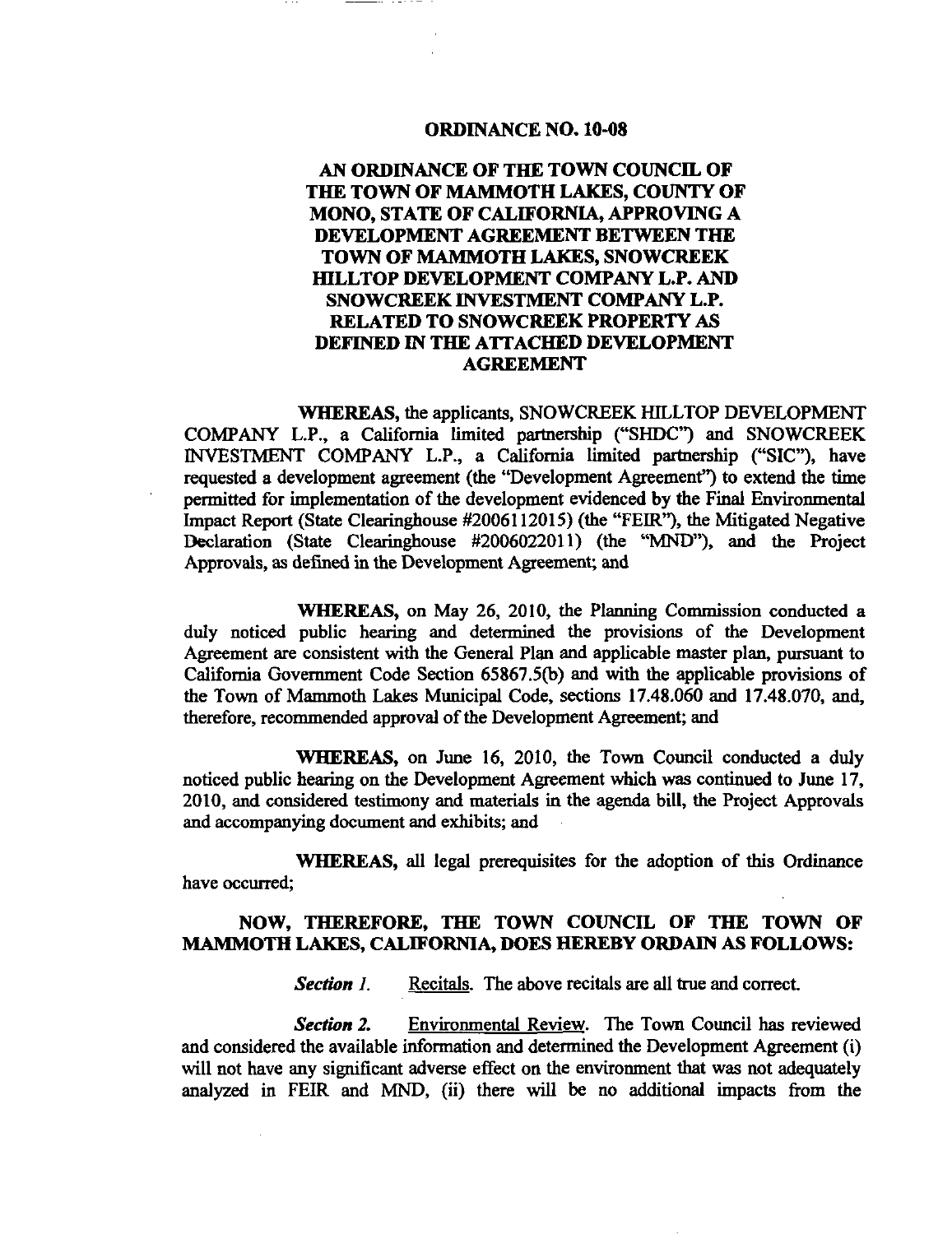Ordinance No. 10-08 Page 2

Development Agreement that were not adequately analyzed in FEIR and MND, (iii) the Development Agreement proposes no physical changes to the Project Approvals that were not adequately analyzed in FEIR and MND and (iv) there is no new environmental information presented since the FEIR was certified and the MND adopted. The FEIR and MND were prepared in accordance with the California Environmental Quality Act and the State CEQA Guidelines.

**Section 3.** Findings. The Town Council HEREBY FINDS AND DETERMINES based on the information presented herewith and the Project Approvals:

- A. the Development Agreement is consistent with the Town's General Plan, the applicable master plan and each of their goals, policies, general land uses and programs,
- B. the Development Agreement and accompanying development plan are compatible with the uses authorized in, and the performance and development standards prescribed for, the zone classifications in which the Snowcreek Properties are located,
- C. the Development Agreement is in conformity with and will promote public convenience, the general welfare and good land use and development practices,
- D. the Development Agreement is of greater benefit to the community than development under present zoning,
- E. the Development Agreement will not be detrimental to the health, safety and general welfare,
- F. the Development Agreement will not adversely affect the orderly development of the Snowcreek Properties or the preservation of property values,
- G. the Development Agreement will promote and encourage the development of the Snowcreek Projects by providing a greater degree of requisite certainty,
- H. exceptional circumstances, as described in the Development Agreement, exist to justify the term of the Development Agreement being twenty (20) years, and
- I. The subdivisions of land proposed as part of the Snowcreek Projects will comply with the provisions of Government Code section 66473.7.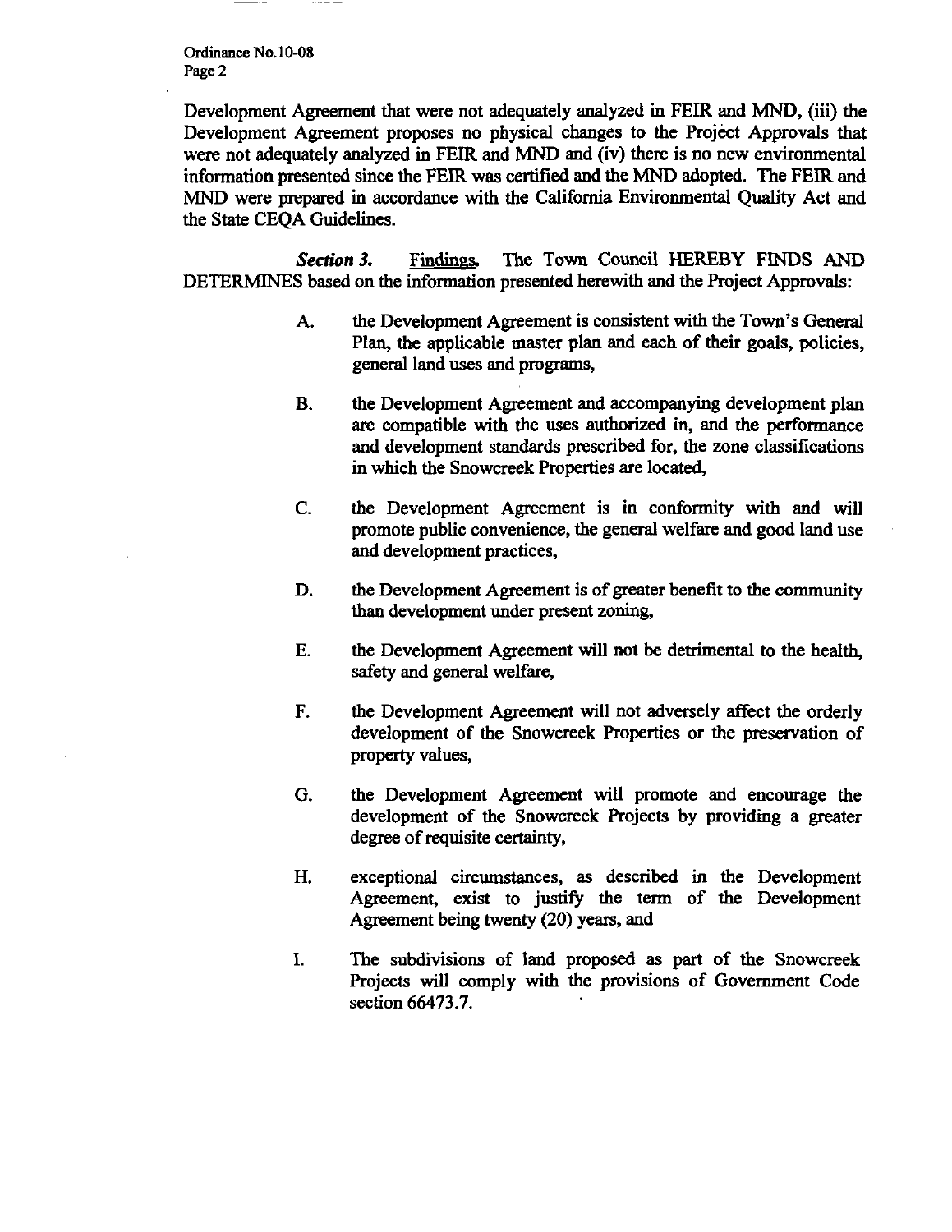Ordinance No. 10-08 Page 3

*Section 4,* Approval. The Development Agreement, a copy of which is attached hereto as Exhibit "A," is hereby approved. The Town Manager and Town Attorney are authorized to execute and deliver the Development Agreement on behalf of the Town.

*Section 5.* Recording. Pursuant to California Code Section 65858.5, the Town Clerk shall record with the County Recorder of the County of Mono a copy of the Development Agreement within ten (10) days after the Agreement is executed on behalf of the Town, SHDC and SIC.

**Section 6.** Severability. If any section, subsection, subdivision, paragraph, sentence, clause of phrase in this Ordinance, or any part thereof, is held invalid or unconstitutional, then such decision shall not affect the validity of the remaining sections or portions of this Ordinance or part thereof. The Town Council hereby declares that it would have passed each section, subsection, subdivision, paragraph, sentence, clause or phrase of this Ordinance irrespective of the fact that any one or more sections, subdivisions, paragraphs, sentences, clauses or phrases may be declared invalid or unconstitutional.

*Section 7,* Effective Date. The Mayor shall sign and the Town Clerk shall certify passage and adoption of this Ordinance, and shall cause the same to be published and posted pursuant to the provisions of law in this regard, and this Ordinance shall take effect thirty days after its final passage.

*ADOPTED, SIGNED* and *APPROVED* this 23rd day of June 2010.

**^^i \_** 

NEIL MCCARROLL, Mayor

ATTEST:

GRAY, Town Cl**¢r**k